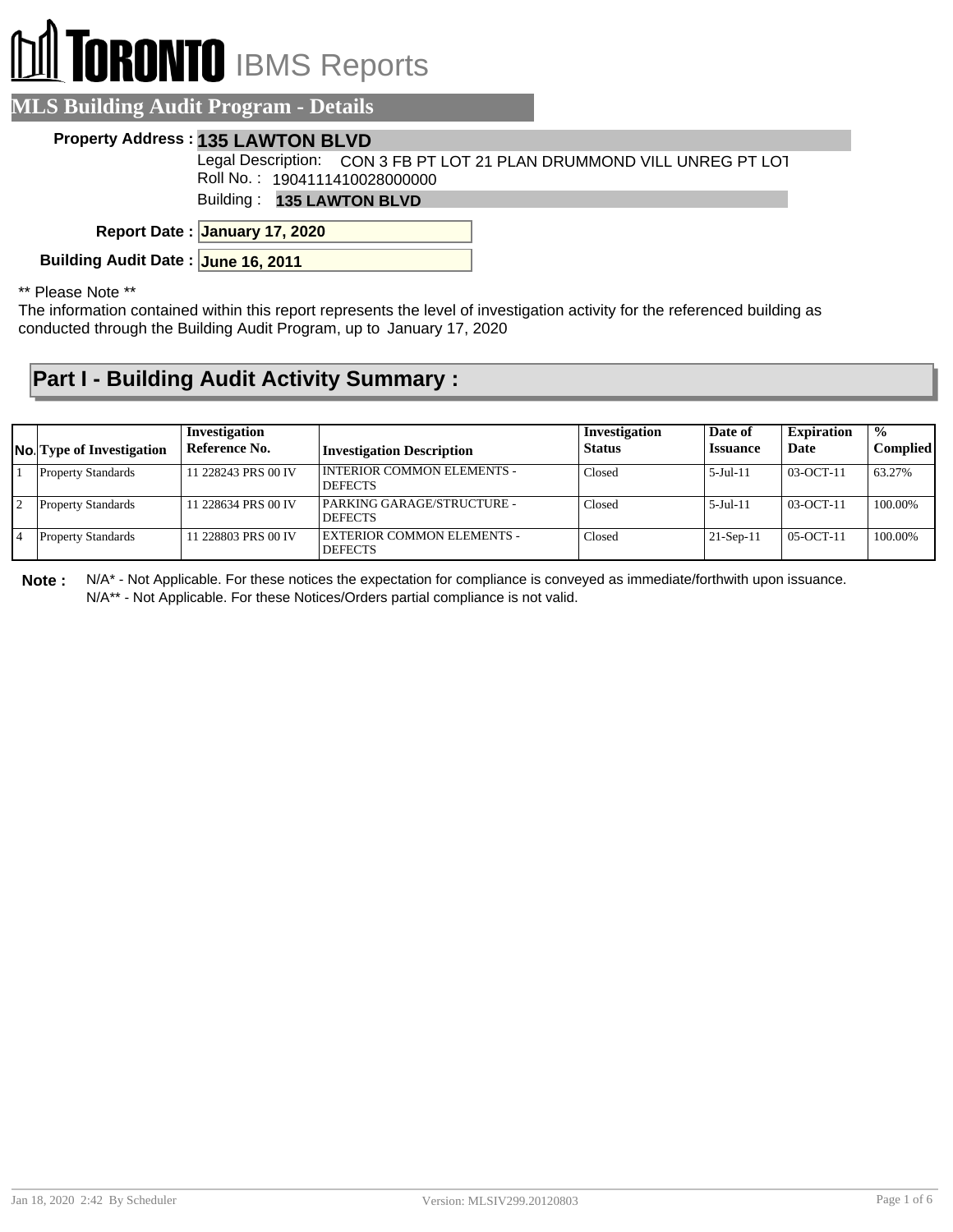## **Part II - Building Audit Details for Property Standards Orders :**

| 11 228634 PRS 00 IV PARKING GARAGE/STRUCTURE -<br>Property Standards<br>Closed<br>5-Jul-11 | Tvpe of<br><b>INo.</b> Investigation | <b>Investigation</b><br>Reference No. | <b>Investigation Description</b> | Investigation Date of<br><b>Status</b> | <b>Issuance</b> | <b>Expiration</b><br><b>Date</b> | <b>Next Scheduled</b><br><b>Inspection Date</b> |
|--------------------------------------------------------------------------------------------|--------------------------------------|---------------------------------------|----------------------------------|----------------------------------------|-----------------|----------------------------------|-------------------------------------------------|
| <b>DEFECTS</b>                                                                             |                                      |                                       |                                  |                                        |                 | 03-OCT-11                        | 30-Oct-12                                       |

**0**

**12**

**No. of defects contained within the Order :**

**No. of defects that remain outstanding :**

|                 | <b>Deficiency Details</b>                                                                                                                                                                                                                                                                                                                                                |                                 |               |  |  |  |  |
|-----------------|--------------------------------------------------------------------------------------------------------------------------------------------------------------------------------------------------------------------------------------------------------------------------------------------------------------------------------------------------------------------------|---------------------------------|---------------|--|--|--|--|
| No.             | <b>Violation/Defect</b>                                                                                                                                                                                                                                                                                                                                                  | Location                        | <b>Status</b> |  |  |  |  |
|                 | The ceilings in the parking or storage garage are not maintained free of holes, breaks or cracks.                                                                                                                                                                                                                                                                        | Underground Parking Area        | Closed        |  |  |  |  |
| 2               | The parking or storage garage ceiling are not painted white.                                                                                                                                                                                                                                                                                                             | Underground Parking Area        | Closed        |  |  |  |  |
| 3               | The parking or storage garage columns from floor level to a height of sixty (60) centimeters are<br>not painted black.                                                                                                                                                                                                                                                   | Underground Parking Area        | Closed        |  |  |  |  |
| $\overline{4}$  | The parking or storage garage is used to keep junk or rubbish.                                                                                                                                                                                                                                                                                                           | Underground Parking Area        | Closed        |  |  |  |  |
| 5               | The electrical connections are not maintained in a safe and complete condition. Namely loose<br>and hanging wires.                                                                                                                                                                                                                                                       | Underground Parking Area        | Closed        |  |  |  |  |
| 6               | Small safe-exit arrows are not prominently displayed on columns or walls 1.5 metres above the<br>floor, measured from the center of the arrow to the floor; at least every ten (10) metres along the<br>safe-exit route; at all safe-exit route decision points along the safe-exit route; and wherever a<br>safe-exit route crosses a traffic aisle.                    | Underground Parking Area        | Closed        |  |  |  |  |
| $\overline{7}$  | Alert signs are not prominently displayed on columns or walls 2.1 metres above the floor,<br>measured from the top of the sign to the floor, so that there is 1 alert sign for every 25 parking<br>stalls in the parking or storage garage, with the alert signs being evenly distributed in the parking<br>or storage garage, but located no more than 30 metres apart. | <b>Underground Parking Area</b> | Closed        |  |  |  |  |
| 8               | The parking or storage garage is not equipped with a mechanical ventilation system capable of<br>providing a supply of fresh air at all times.                                                                                                                                                                                                                           | <b>Underground Parking Area</b> | Closed        |  |  |  |  |
| 9               | The walls in the parking or storage garage are not maintained free of holes, breaks or cracks.                                                                                                                                                                                                                                                                           | Underground Parking Area        | Closed        |  |  |  |  |
| 10              | The walls in the parking or storage garage are not impervious to water.                                                                                                                                                                                                                                                                                                  | Underground Parking Area        | Closed        |  |  |  |  |
| 11              | The parking or storage garage walls from floor level to a height of sixty (60) centimeters are not<br>painted black.                                                                                                                                                                                                                                                     | Underground Parking Area        | Closed        |  |  |  |  |
| 12 <sup>2</sup> | Where large safe-exit arrow will cover all or part of the glazed portion of an exit door, the arrow<br>has not been displayed in an alternate approved location.                                                                                                                                                                                                         | Underground Parking Area        | Closed        |  |  |  |  |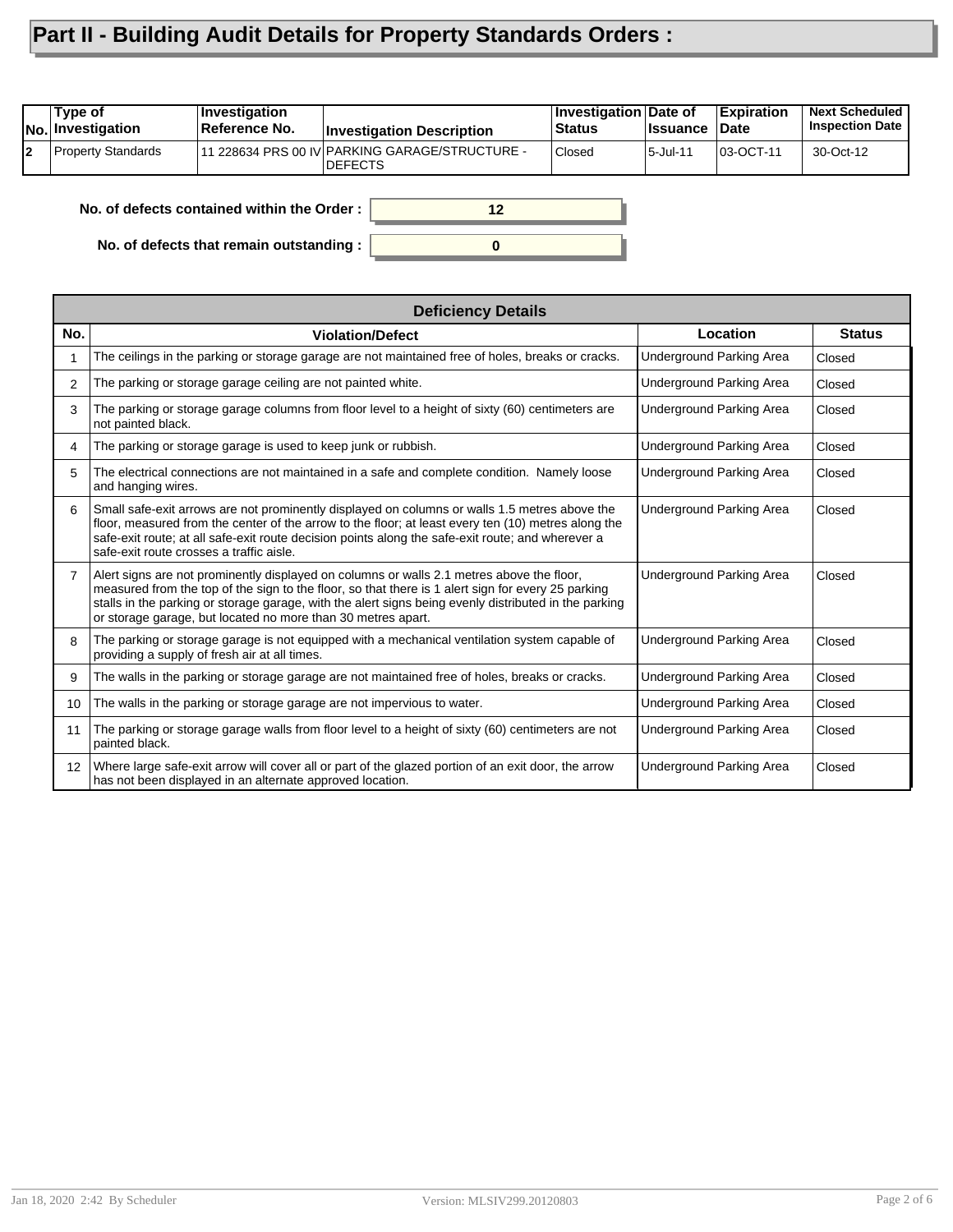|  | Tvpe of<br>$ No $ Investigation | <b>Investigation</b><br><b>∣Reference No.</b> | <b>Investigation Description</b>                                  | <b>Investigation Date of</b><br><b>Status</b> | <b>Issuance Date</b> | <b>Expiration</b> | <b>Next Scheduled</b><br><b>Inspection Date</b> |
|--|---------------------------------|-----------------------------------------------|-------------------------------------------------------------------|-----------------------------------------------|----------------------|-------------------|-------------------------------------------------|
|  | Property Standards              |                                               | 111 228803 PRS 00 IV EXTERIOR COMMON ELEMENTS -<br><b>DEFECTS</b> | Closed                                        | l 21-Sep-11          | 105-OCT-11        | 28-Sep-12                                       |

| No. of defects contained within the Order:       |  |
|--------------------------------------------------|--|
| No. of defects that remain outstanding : $\vert$ |  |

| <b>Deficiency Details</b> |                                                                                                                                                                                                                                                                                                                                                             |                             |                  |  |  |  |  |
|---------------------------|-------------------------------------------------------------------------------------------------------------------------------------------------------------------------------------------------------------------------------------------------------------------------------------------------------------------------------------------------------------|-----------------------------|------------------|--|--|--|--|
| No.                       | <b>Violation/Defect</b>                                                                                                                                                                                                                                                                                                                                     | Location                    | <b>Status</b>    |  |  |  |  |
|                           | The ventilation system or unit is not kept in good repair and maintained in good working condition<br>at all times. Namely damaged vent cover                                                                                                                                                                                                               | Exterior                    | Closed           |  |  |  |  |
| 2                         | Curb stops or restraining devices are not positioned to prevent vehicles from causing injury,<br>damage or encroaching on to property.                                                                                                                                                                                                                      | Exterior                    | Closed           |  |  |  |  |
| 3                         | Ceiling not maintained free of holes, cracks, damaged and deteriorated materials. Namely rusted<br>lintels on canopy                                                                                                                                                                                                                                        | Exterior                    | Closed           |  |  |  |  |
| 4                         | The exterior walls and their components are not being maintained in good repair, namely spallng<br>brick                                                                                                                                                                                                                                                    | <b>Exterior Of Building</b> | Closed           |  |  |  |  |
| 5                         | The surface of a window is not kept reasonably clean                                                                                                                                                                                                                                                                                                        | <b>Exterior Of Building</b> | Substantially Co |  |  |  |  |
| 6                         | The surface of a window is not kept reasonably clean. Namely paint exterior on window lintels                                                                                                                                                                                                                                                               | <b>Exterior Of Building</b> | Closed           |  |  |  |  |
| 7                         | Exterior yard that is used for the parking or storage of vehicles or surfaced with a material<br>impervious to water is not maintained so as parking space marking are to be clearly visible.                                                                                                                                                               | <b>Exterior Of Building</b> | Closed           |  |  |  |  |
| 8                         | The (verandah, porch, deck, loading dock, ramp, balcony, fire escape or other similar structure,<br>and/or other appurtenant attachment) and/or the supporting structural member(s) is not being<br>maintained free from defects and/or hazards. Namely over hanging planter boxes on balcony<br>guards.                                                    | <b>Exterior Of Building</b> | Closed           |  |  |  |  |
| 9                         | The electrical fixtures are not maintained in good working order. Namely rusted/damaged<br>electrical fixture.                                                                                                                                                                                                                                              | <b>Exterior Of Building</b> | Closed           |  |  |  |  |
| 10                        | The exterior columns and their components are not being maintained in good repair Namely paint<br>deterioration.                                                                                                                                                                                                                                            | <b>Exterior Of Building</b> | Closed           |  |  |  |  |
| 11                        | The required guard on top of the retaining wall is not maintained in good repair. Namely damaged/<br>rusted guard.                                                                                                                                                                                                                                          | <b>Exterior Of Building</b> | Closed           |  |  |  |  |
| 12                        | The (stairs, treads, risers, guards, handrails, and/or other appurtenant attachments) and/or their<br>supporting structural members are not maintained in a clean and/or sanitary condition. Namely<br>exterior stairwell.                                                                                                                                  | <b>Exterior Of Building</b> | Closed           |  |  |  |  |
| 13                        | Previously finished surface in the public area of the property is not maintained in good repair.<br>Namely paint deterioration on underside of balcony ceiling.                                                                                                                                                                                             | <b>Exterior Of Building</b> | Closed           |  |  |  |  |
| 14                        | The ventilation system or unit is not regularly cleaned.                                                                                                                                                                                                                                                                                                    | <b>Exterior Of Building</b> | Closed           |  |  |  |  |
| 15                        | A retaining wall exceeding 1,000 millimetres in exposed height is not protected by a guard on the<br>open side where access is provided. Namely retaining wall(s) around under ground parking<br>garage ramp.                                                                                                                                               | <b>Exterior Of Building</b> | Closed           |  |  |  |  |
| 16                        | The sign(s), fastening and/or supporting members are not being maintained free from defects or<br>faded lettering. Namely faded lettering.                                                                                                                                                                                                                  | <b>Exterior Of Building</b> | Closed           |  |  |  |  |
| 17                        | Exterior walkway not maintained. Namely crack and holes                                                                                                                                                                                                                                                                                                     | <b>Exterior Of Building</b> | Closed           |  |  |  |  |
| 18                        | In a dwelling unit, a window located more than 2,000 millimetres above grade opens within 1,500<br>millimetres of the floor not leading to a balcony does not employ a controlled sash operation to<br>restrict, when engaged, the opening of the operable sash to not more than 100 millimetres to<br>include installation of window air conditioner units | <b>Exterior Of Building</b> | Substantially Co |  |  |  |  |
| 19                        | In a dwelling unit, a window located more than 2,000 millimetres above grade opens within 1,500<br>millimetres of the floor not leading to a balcony does not employ a controlled sash operation to<br>restrict, when engaged, the opening of the operable sash to not more than 100 millimetres.                                                           | <b>Exterior Of Building</b> | Substantially Co |  |  |  |  |
| 20                        | Handrails on both sides of stair or ramp 1,100mm in width or more not provided. Namely no<br>second handrain at south exit stairwell from underground parking garage                                                                                                                                                                                        | <b>Exterior Of Building</b> | Closed           |  |  |  |  |
| 21                        | Ceiling not maintained free of holes, cracks, damaged and deteriorated materials. Namely paint<br>deterioration.                                                                                                                                                                                                                                            | <b>Exterior Of Building</b> | Closed           |  |  |  |  |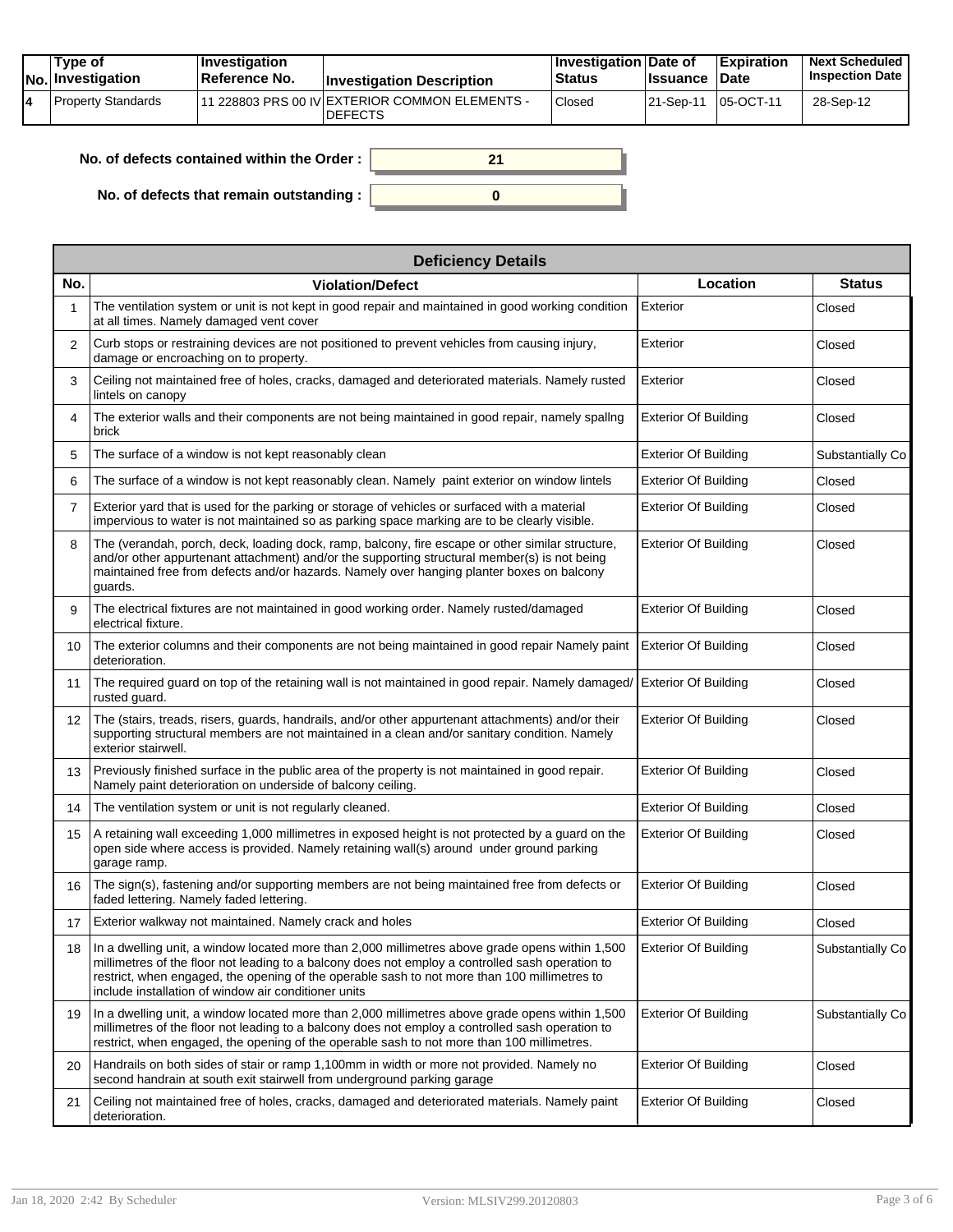| Tvpe of<br>No. Investigation | $\blacksquare$ Investigation<br>Reference No. | <b>Investigation Description</b>                                | <b>∐nvestigation Date of</b><br><b>Status</b> | <b>Issuance</b> | <b>Expiration</b><br>Date | <b>Next Scheduled</b><br><b>Inspection Date</b> |
|------------------------------|-----------------------------------------------|-----------------------------------------------------------------|-----------------------------------------------|-----------------|---------------------------|-------------------------------------------------|
| Property Standards           |                                               | 1 228243 PRS 00 IV INTERIOR COMMON ELEMENTS -<br><b>DEFECTS</b> | Closed                                        | 5-Jul-11        | 03-OCT-11                 | 11-Sep-12                                       |

| . of defects contained within the Order :       |  |
|-------------------------------------------------|--|
| No. of defects that remain outstanding : $\mid$ |  |

|                | <b>Deficiency Details</b>                                                                                                                    |                        |               |  |  |  |  |  |  |
|----------------|----------------------------------------------------------------------------------------------------------------------------------------------|------------------------|---------------|--|--|--|--|--|--|
| No.            | <b>Violation/Defect</b>                                                                                                                      | Location               | <b>Status</b> |  |  |  |  |  |  |
| 1              | The electrical connections are not maintained in a safe and complete condition. Namely loose<br>wires and open boxes.                        | <b>Electrical Room</b> | Closed        |  |  |  |  |  |  |
| 2              | Lighting in a service room is provided at less than 200 lux.                                                                                 | <b>Electrical Room</b> | Open          |  |  |  |  |  |  |
| 3              | Floor and/or floor covering not kept in a clean and sanitary condition. Namely on every floor.                                               | <b>Electrical Room</b> | Closed        |  |  |  |  |  |  |
| 4              | Ceiling not maintained free of holes, cracks, damaged and deteriorated materials.                                                            | Elevator               | Open          |  |  |  |  |  |  |
| 5              | The electrical connections are not maintained in a safe and complete condition. Namely loose<br>wires.                                       | Elevator               | Closed        |  |  |  |  |  |  |
| 6              | Wall(s) not maintained free of holes, cracks, damaged and deteriorated materials.                                                            | Elevator               | Closed        |  |  |  |  |  |  |
| $\overline{7}$ | Ceiling not maintained free of holes, cracks, damaged and deteriorated materials.                                                            | Furnace Room           | Open          |  |  |  |  |  |  |
| 8              | The floor and every appurtenance, surface cover and finish is not reasonably smooth and level.<br>Names ruts and cracks.                     | Furnace Room           | Closed        |  |  |  |  |  |  |
| 9              | The electrical connections are not maintained in a safe and complete condition. Namely exposed<br>wires and cable boxes.                     | Furnace Room           | Closed        |  |  |  |  |  |  |
| 10             | Exterior door, window, skylight or basement hatchway not maintained in good repair. Namely<br>Door rusted out.                               | Furnace Room           | Closed        |  |  |  |  |  |  |
| 11             | Lighting in a service room is provided at less than 200 lux.                                                                                 | Furnace Room           | Open          |  |  |  |  |  |  |
| 12             | Floor and/or floor covering not kept free from holes, stains, rubbish and debris.                                                            | Furnace Room           | Closed        |  |  |  |  |  |  |
| 13             | Wall(s) not maintained free of holes, cracks, damaged and deteriorated materials.                                                            | Furnace Room           | Closed        |  |  |  |  |  |  |
| 14             | Ceiling not maintained free of holes, cracks, damaged and deteriorated materials.                                                            | Garbage Room           | Closed        |  |  |  |  |  |  |
| 15             | Floor and/or floor covering not kept free from holes, stains, rubbish and debris.                                                            | Garbage Room           | Closed        |  |  |  |  |  |  |
| 16             | The electrical connections are not maintained in a safe and complete condition. Namely loose<br>wires and open boxes.                        | Garbage Room           | Closed        |  |  |  |  |  |  |
| 17             | The light standard(s) supporting artificial light is not kept in a safe and clean condition. Namely<br>light hanging on pipe.                | Garbage Room           | Open          |  |  |  |  |  |  |
| 18             | Wall(s) not maintained free of holes, cracks, damaged and deteriorated materials.                                                            | Garbage Room           | Closed        |  |  |  |  |  |  |
| 19             | Lighting in a service room is provided at less than 200 lux.                                                                                 | Garbage Room           | Open          |  |  |  |  |  |  |
| 20             | Laundry room and the facilities, amenities and associated equipment is not maintained in a clean<br>condition. Namely clean behind machines. | Laundry Room           | Open          |  |  |  |  |  |  |
| 21             | Floor and/or floor covering not kept free from holes, stains, rubbish and debris.                                                            | Laundry Room           | Closed        |  |  |  |  |  |  |
| 22             | Ceiling not maintained free of holes, cracks, damaged and deteriorated materials.                                                            | Laundry Room           | Open          |  |  |  |  |  |  |
| 23             | Lighting in a storage room is provided at less than 50 lux.                                                                                  | Laundry Room           | Open          |  |  |  |  |  |  |
| 24             | The electrical switches are not maintained in a safe and complete condition. Namely missing<br>coverplate.                                   | Laundry Room           | Closed        |  |  |  |  |  |  |
| 25             | Ceiling not maintained free of holes, cracks, damaged and deteriorated materials.                                                            | Laundry Room           | Closed        |  |  |  |  |  |  |
| 26             | Ceiling not maintained free of holes, cracks, damaged and deteriorated materials.                                                            | Laundry Room           | Closed        |  |  |  |  |  |  |
| 27             | Communication system identifies the tenant by unit number.                                                                                   | Lobby                  | Open          |  |  |  |  |  |  |
| 28             | An emergency contact sign is not posted and maintained in a prominent place in the front lobby or<br>entrance to the building.               | Lobby                  | Closed        |  |  |  |  |  |  |
| 29             | The emergency contact sign is not in lettering of not less than 12.7 millimetres in height.                                                  | Lobby                  | Closed        |  |  |  |  |  |  |

**No. of**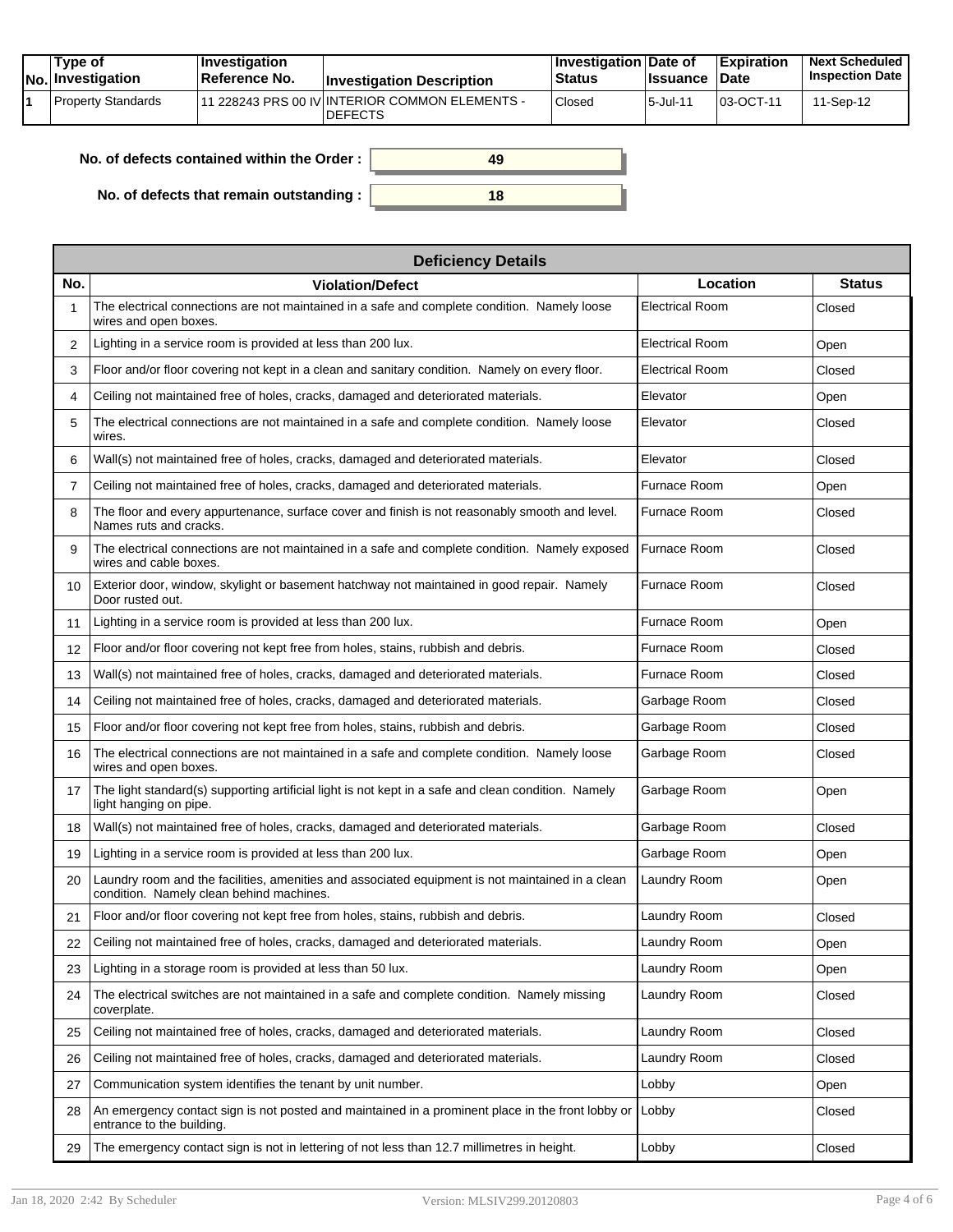| 30 | Emergency contact sign does not indicate current name, address and telephone number of the<br>person responsible for the property and the name and telephone number of the authorized person<br>to contact in case of an emergency on a 24 hour basis.                                   | Lobby                           | Closed |
|----|------------------------------------------------------------------------------------------------------------------------------------------------------------------------------------------------------------------------------------------------------------------------------------------|---------------------------------|--------|
| 31 | Previously finished surface(s) in the public area of the property is not maintained in good repair.<br>Namely paint vent housing.                                                                                                                                                        | Roof Of Building                | Closed |
| 32 | Exterior door has deteriorated/ineffective weather-proofing. Namely rusty door, and door not a<br>good fit in frame.                                                                                                                                                                     | Roof Of Building                | Closed |
| 33 | The exterior walls and their components are not being maintained in good repair. Namely spalling<br>or missing brick.                                                                                                                                                                    | Roof Of Building                | Closed |
| 34 | Exterior door has defective hardware. Namely missing door closure roof access door                                                                                                                                                                                                       | Roof Of Building                | Closed |
| 35 | The roof or one of its component is not free from leaks. Namely downspout missing.                                                                                                                                                                                                       | Roof Of Building                | Closed |
| 36 | Height of the guard for the exit stairs are less than 1,070 millimetres around landings. Namely all<br>stairwells.                                                                                                                                                                       | Roof Of Building                | Open   |
| 37 | Previously finished wall(s) in the public area of the property are not renewed or refinished, when<br>necessary, to maintain a similar appearance. Namely paint and plaster where required.                                                                                              | <b>Throughout Building</b>      | Closed |
| 38 | Wall(s) not maintained clean. To include baseboards.                                                                                                                                                                                                                                     | <b>Throughout Building</b>      | Closed |
| 39 | Floor and/or floor covering not kept in a clean and sanitary condition                                                                                                                                                                                                                   | <b>Throughout Building</b>      | Closed |
| 40 | Floor and/or floor covering not kept in a clean and sanitary condition                                                                                                                                                                                                                   | <b>Throughout Building</b>      | Closed |
| 41 | Previously finished surface(s) in the public area of the property are not renewed or refinished,<br>when necessary, to maintain a similar appearance. Namely paint dwelling unit doors where<br>regired.                                                                                 | <b>Throughout Building</b>      | Open   |
| 42 | Corridor serving patients or residents is not equipped to provide illumination to an average level of<br>not less than 50 lux at floor or tread level.                                                                                                                                   | <b>Throughout Building</b>      | Open   |
| 43 | Interior lighting fixtures or lamps are not maintained. Namely missing lenscovers.                                                                                                                                                                                                       | <b>Throughout Building</b>      | Open   |
| 44 | Required handrails on stairs or ramps are less than 865mm or more than 965mm high                                                                                                                                                                                                        | <b>Throughout Building</b>      | Open   |
| 45 | The guard is designed that a member, attachment or opening located between 140 millimetres<br>and 900 millimetres above the level being protected facilitates climbing.                                                                                                                  | <b>Throughout Building</b>      | Open   |
| 46 | A window in a stairway for which the distance measured vertically<br>between the bottom of the window and a line drawn through the outside<br>edges of the stair nosings is less than 900 millimetres is not protected by a guard that is located<br>approximately 900 millimetres high. | <b>Throughout Building</b>      | Open   |
| 47 | Required guard does not prevent the passage of a sphere having a diameter more than 100<br>millimetres.                                                                                                                                                                                  | <b>Throughout Building</b>      | Open   |
| 48 | Previously finished surface(s) in the public area of the property are not renewed or refinished,<br>when necessary, to maintain a similar appearance. Namely paint elevator doors all floors.                                                                                            | <b>Throughout Building</b>      | Closed |
| 49 | The ventilation system or unit is not regularly cleaned. Namely clean vents in hallways.                                                                                                                                                                                                 | <b>Throughout Dwelling Unit</b> | Closed |
|    |                                                                                                                                                                                                                                                                                          |                                 |        |